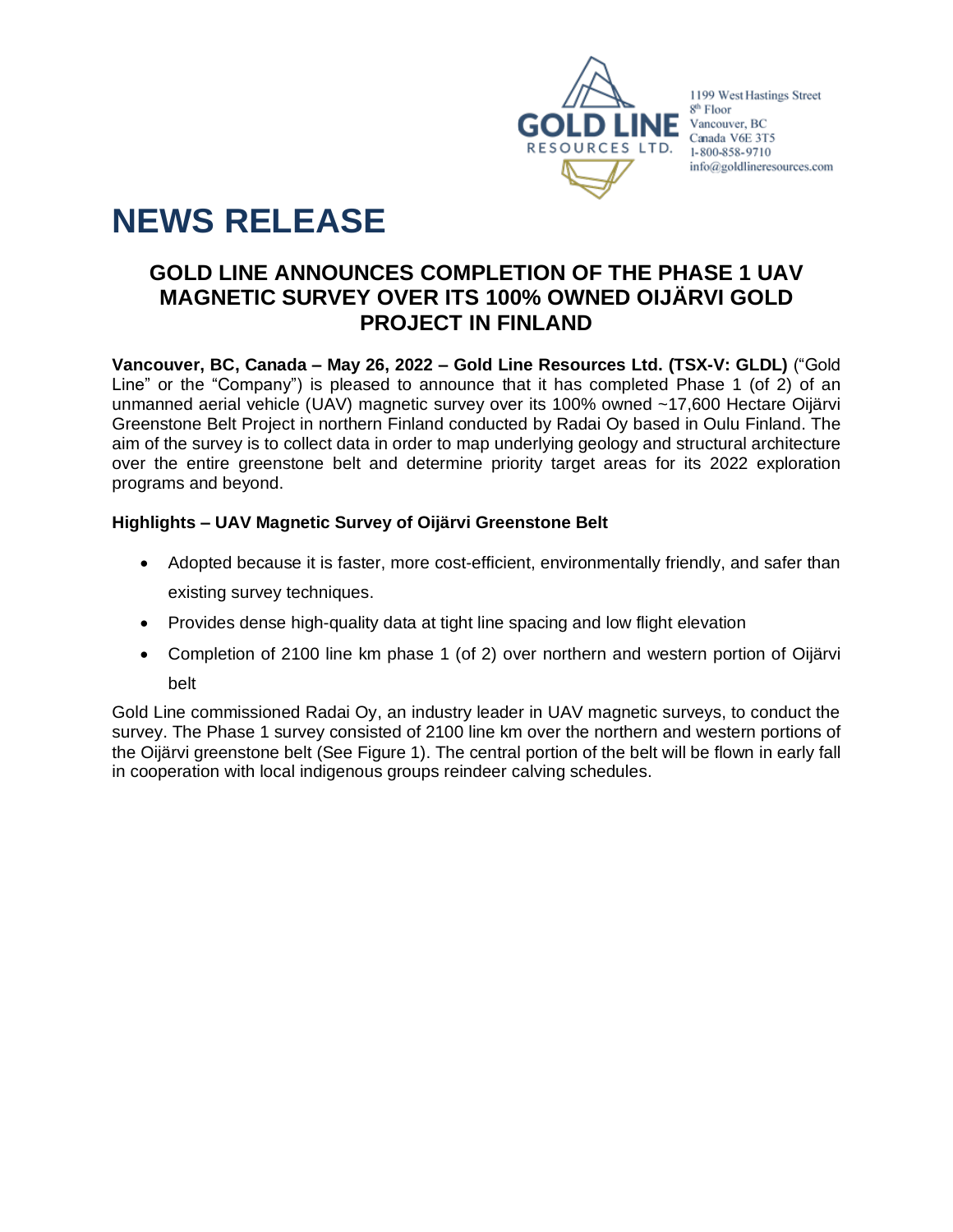

Figure 1: Phase 1 UAV magnetic coverage over the Oijärvi greenstone belt flown in April/May 2022 showing Total Magnetic Intensity (TMI).

UAV aeromagnetic geophysical surveys consist of flying an unmanned drone fitted with a magnetometer measuring the intensity of the geomagnetic field over the ground that it flies to detect local magnetic variations between different geological units and structures.

The Oijärvi greenstone belt has been subjected to at least two recent glaciation events, depositing extensive glacial till cover over the underlying bedrock ranging from zero in the north to >30 m in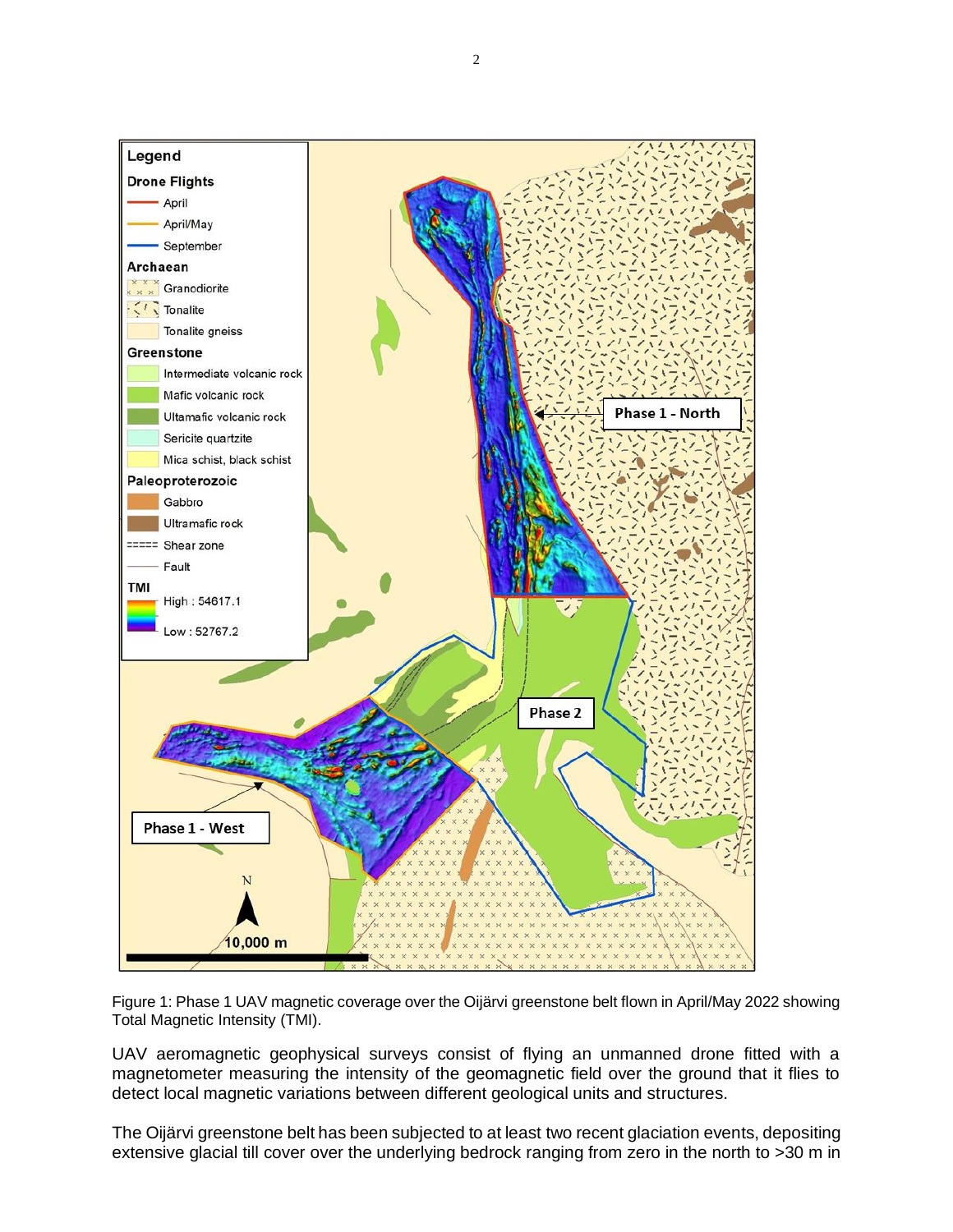some areas of the south. The glacial till layer transports and masks the geochemical signal of bedrock hosted mineral deposits and limits direct field observation of geological and structural information.

#### **Qualified Person:**

The technical information in this news release has been prepared in accordance with the Canadian regulatory requirements set out in National Instrument 43-101 and reviewed and approved by Benjamin Gelber, M.Sc., P.Geo., a Qualified Person.

#### **About Gold Line Resources Ltd.**

Gold Line Resources is focused on acquiring mineral properties with exceptional exploration potential in the most prolific gold-producing regions of Sweden and Finland. Gold Line is working in two of the world's top mining jurisdictions and emerging exploration frontiers due to their strong mineral endowment, stable tenure, straightforward permitting, favourable tax regime and supportive geopolitical landscape.

Gold Line currently holds a prospective portfolio of gold exploration projects in Sweden and Finland. In Sweden projects are located in the Gold Line Mineral Belt and Skellefteå Belt of northcentral Sweden, and the Mjøsa-Vänern Belt in southwest Sweden. In Finland Gold Line holds the entire underexplored Oijärvi Greenstone Belt located in northern Finland.

#### **ON BEHALF OF THE BOARD OF DIRECTORS OF GOLD LINE RESOURCES,**

Adam Cegielski CEO & Director

For further information: Email: [investor@goldlineresources.com](mailto:investor@goldlineresources.com) Telephone: 1-800-858-9710

#### **FOLLOW US:**

Website:<https://www.goldlineresources.com/> Facebook:<https://www.facebook.com/Gold-Line-Resources> Twitter: [https://twitter.com/GLDL\\_Resources](https://twitter.com/GLDL_Resources) Instagram: [https://www.instagram.com/gold\\_line\\_resources/](https://www.instagram.com/gold_line_resources/) LinkedIn: <https://www.linkedin.com/company/gold-line-resources-ltd>

*Neither the TSX Venture Exchange nor its Regulation Services Provider (as that term is defined in policies of the TSX Venture Exchange) accepts responsibility for the adequacy or accuracy of this release.*